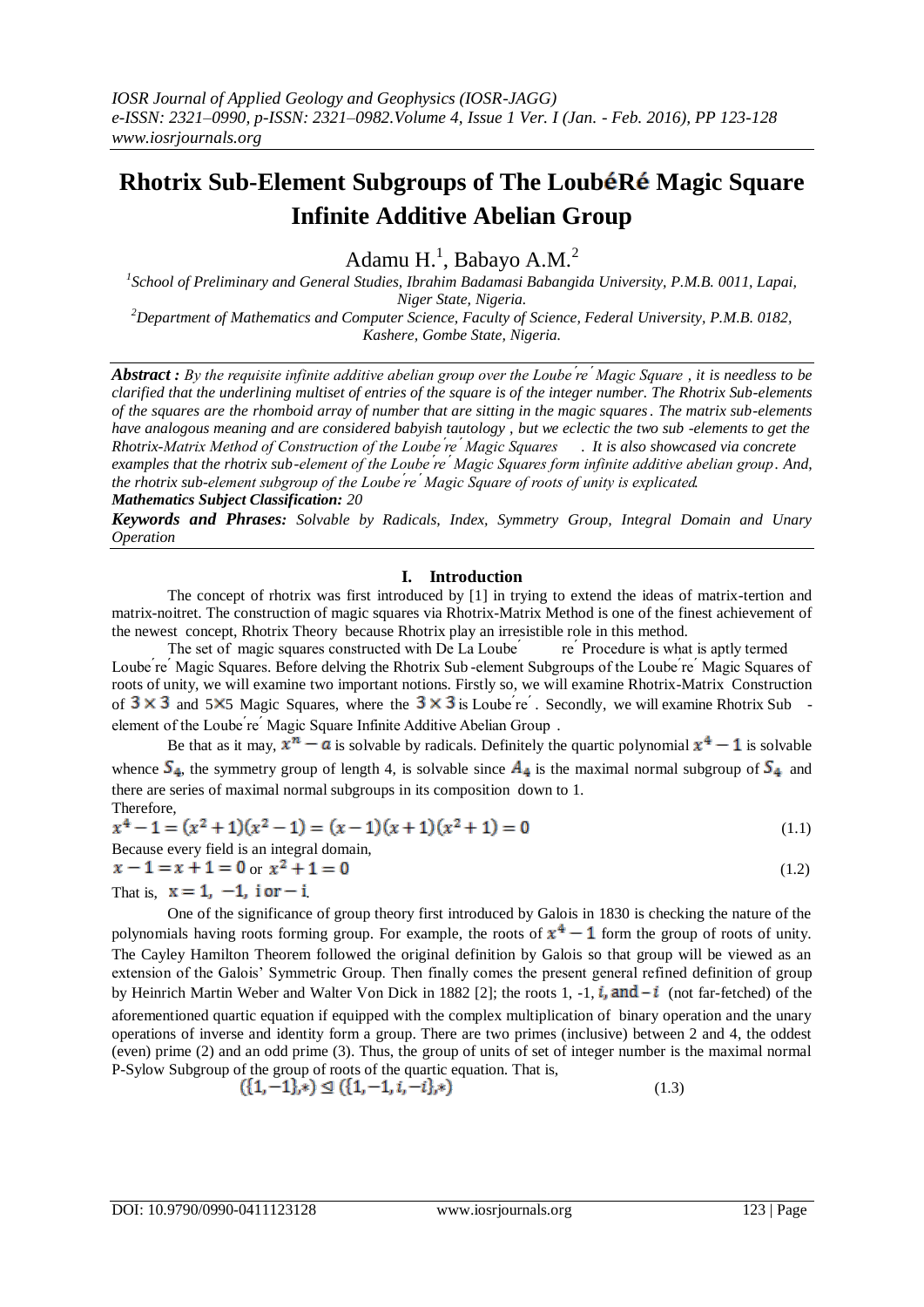## **II. Preliminaries**

We present preliminary definitions, notions and results here that are mostly original.

**2.1.** Loube *re Procedure* (NE-W-S or NW-E-S, the cardinal points). Consider an empty  $n \times n$  square of grids (or cells). Start – from the central position  $\left[\frac{n}{2}\right]$ , where  $\left[x\right]$  is the greater integer number less than or

equal to  $x$ -with the number 1. The fundamental movement for filling the square is diagonally up, right (clockwise or NE or SE) or up left (anticlockwise or NW or SW) and one step at a time. If a filled cell(grid) is encountered, then the next consecutive number moves vertically down ward one square instead. Continue in this fashion until when a move would leave the square, it moves due N or E or W or S (depending on the position of the first term of the sequence) to the last row or first row or first column or last column, where n is an odd integer greater than or equal to 2. See also [3] for such a procedure.

The square grid of cells  $[a_{ij}]_{n\times n}$  is said to be Loube're' Magic Square if the following conditions are satisfied.

$$
1 \quad \sum_{i=1}^n \sum_{j=1}^n a_{ij} = k;
$$

- 2. trace  $[a_{ij}]_{n \times n}$  trace  $[a_{ij}]^T$  = k; and
- 3.  $a_1[\underline{n}], a[\underline{n}] [\underline{n}], a_{\underline{n}}[\underline{n}]$  are on the same main column or row and  $a[\underline{n}]$ ,  $a[\underline{n}] [\underline{n}]$ ,  $a[\underline{n}]$ , are on the same main column or row.

 $\lfloor x \rfloor$  is the greatest integer less or equal to x, T is the transpose(of the square), k is the magic sum (magic product is defined analogously) usually expressed as  $k = \frac{n}{2}[2a + (n-1)j]$  – derived from the sum of arithmetic sequence, where j is the common difference along the main column or row and a is the first term of the sequence – and  $a_{n}$   $\lfloor n \rfloor = -$ .

**Definition 2. 2.** A square element  $n-1 \times n-1$  removed from an  $n \times n$  Loube re Magic Square is called the sub-element square.

A set of 3 dimensional rhotrices (the plural of rhotrix) is cited as an example by [1] as follows:

$$
\widehat{R}(3) = \left\{ \begin{pmatrix} a & a \\ b & c & d \end{pmatrix} : a, b, c \in \mathbb{C} \right\}
$$
\n(2.1)

Where  $C = h(R)$  is called the heart of any rhotrix R in  $R$ .

Let  $\begin{pmatrix} a & b & a \\ b & h(R) & d \end{pmatrix}$  and  $\begin{pmatrix} f & b & d \\ g & h(Q) & j \end{pmatrix}$  be two 3 dimensional rhotrices. Then the rhotrix addition of binary operation

is defined by

$$
\begin{pmatrix} a & b & b \\ b & h(R) & d \\ e & e & h \end{pmatrix} + \begin{pmatrix} f \\ g & h(Q) & j \\ h & h \end{pmatrix} = \begin{pmatrix} a+f & b+f \\ b+g & h(R)+h(Q) & d+j \\ e+k & e+k \end{pmatrix}
$$
 (2.2)

The heart of rhotrix corresponds to the centre piece of Loube're' Magic Square. Thus, the set of the hearts equipped with an addition operation forms an abelian group . As like the Loube re <sup>*Magic Squares*</sup> rhotrices are of odd dimensions and  $n = 1$  is considered trivial for it is isomorphic to the underlining set of entries of the rhotrix. The underlining set of entries of the rhotrix and of the aforementioned square is the set (multiset) of integer number. The  $\overline{R(5)}$ ,  $\overline{R(7)}$  and so forth are defined analogously.

Let C be the midterm of the arithmetic sequence arranged in an  $n \times n$  magic square with the Loube're' Procedure, let d be the common difference of the sequence, j be the common difference of the sequence along the main column and  $\mathbf{b} = \mathbf{j} - \mathbf{d}$  be the common difference of the sequence along the main row. Then the generalized  $3 \times 3$  Loube re  $\overline{C}$  Magic Square is available in [5] and we made a little adjustment to have:

$$
\begin{bmatrix} c+b & c-j & c+d \\ c-k & c & c+k \\ c-d & c+j & c-b \end{bmatrix} \tag{2.3}
$$

Where  $k = b - d$ 

The corresponding rhotrix sub-element is: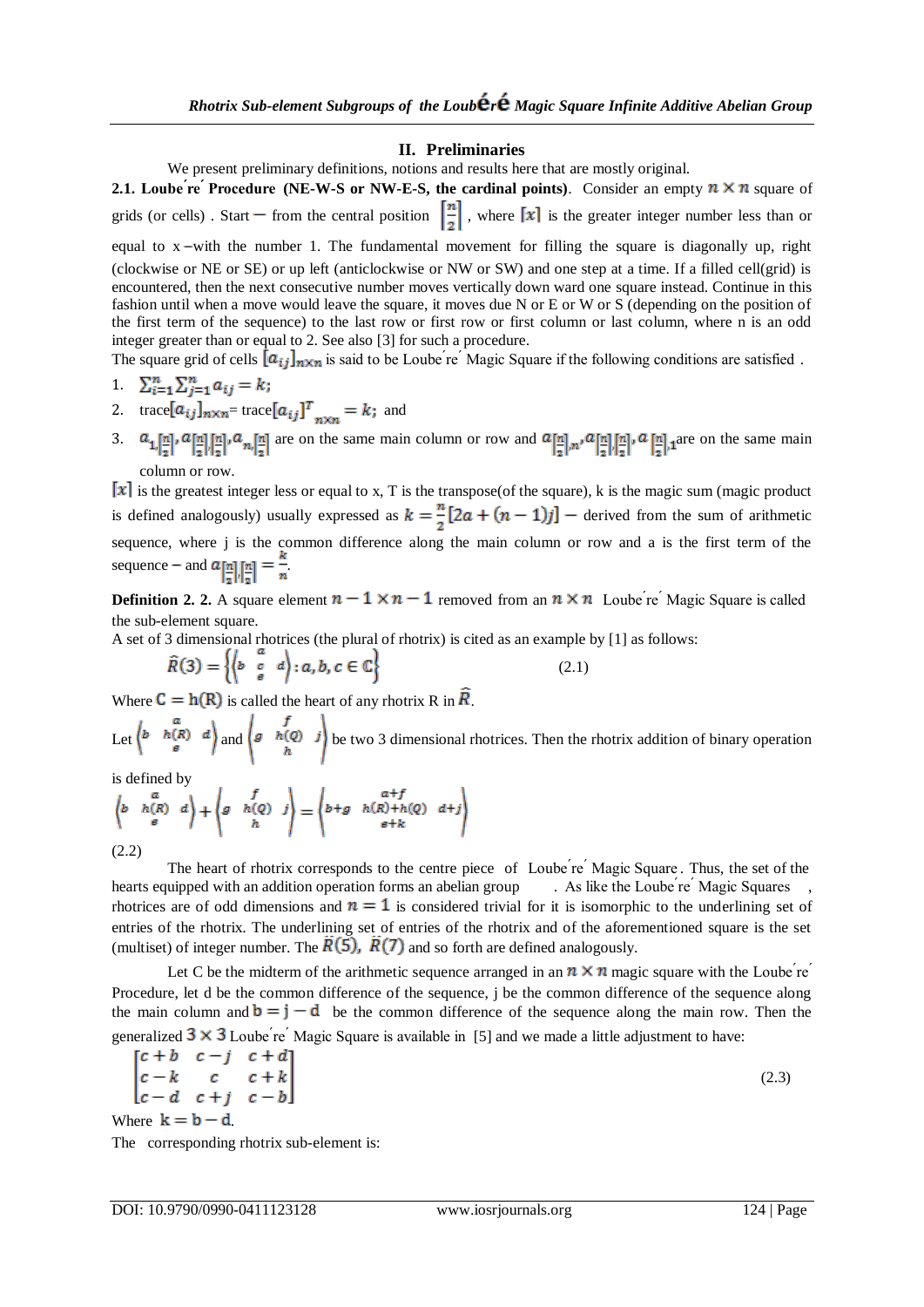$$
\begin{pmatrix} c-j \\ c-k & c & c+k \\ c+j \end{pmatrix} \tag{2.4}
$$

**Definition 2.3.** A non-empty set G equipped (or enclosed) with a binary operation \* by which it means  $\ast$   $G \times G \rightarrow G$  i.e. a map inputting a pair and outputting a single element of G is said to be a group if it satisfies the following axioms:

Closure.  $a, b \in G \Rightarrow a * b \in G$ i.

ii. Associativity. 
$$
a, b, c \in G \implies a * (b * c) = (a * b) * c
$$

- Existence of Identity Element.  $\exists e \in G \exists a * e = e * a = a \ \forall a \in G$ iii.
- Existence of Inverse Element,  $\forall a \in G$   $\exists a^{-1} \in G$   $\exists a * a^{-1} = a^{-1} * a = e$ iv.

A group is said to be abelian if it has an additional property  $a * b = b * a \quad \forall a, b \in G$ .

See [4] for more group theoretic concepts.

**Remark 2.4.** Every group has a unique identity and each element in a group has a unique inverse. The operation in axiom iii is referred to as the unary operation, i.e. an operation inputting one element of G and outputting one element of G.

#### **The Rhotrix-Matrix Method Of Construction Of Magic Squares**

A rhotrix is a rhomboid array of number and a matrix is a rectangular array of number. The rhotrix less the matrix of equal dimension with a multiple of 3 number of elements, and all rhotrices are of odd dimensions. So far, the application of rhotrices are usefully verbatim virtuoso of that of matrices.

We set to firstly so provide the construction of  $3 \times 3$  for  $1 \times 1$  is isomorphic to any chosen underlined set. Then it is followed by the construction of  $5 \times 5$ . We stop to economize space and to sidetrack the fact that we do not go to nth degree and conclude that we prove mathematics theorem.

## The Construction of the  $3 \times 3$  Square: An Example

Consider an arbitrary arithmetic sequence: 1, 2, … , 9. Write the sequence into a square matrix as follows:

$$
\begin{pmatrix}\n1 & 2 & 3 \\
4 & 5 & 6 \\
7 & 8 & 9\n\end{pmatrix}
$$
\n  
\n
$$
\text{Fix to a rhotrix as follows:}
$$
\n(3.1)

Transform the matrix

$$
\begin{pmatrix} 4 & 0 & 2 \\ 7 & 0 & 5 & 0 & 3 \\ 8 & 0 & 6 & 9 \end{pmatrix}
$$
 (3.2)

Swap the row  $r_2$  with row  $r_4$  and column  $c_1$  with column  $c_5$  (elementary row and/or column operation alike).

$$
\begin{pmatrix}\n8 & 1 & 6 \\
3 & 0 & 5 & 6 \\
4 & 0 & 2 \\
9 & 2 & 0\n\end{pmatrix}
$$
\n(3.3)

Overlap the row  $r_2$  into the  $r_1$  and the row  $r_5$  into the row  $r_4$  and overlap the column  $c_1$  into the column  $c_2$  and the column  $c_5$  into the column  $c_4$  to transform the rhotrix back to matrix again as follows:

Apply the square grid of cells as follows:  
\n
$$
\begin{pmatrix}\n8 & 1 & 6 \\
3 & 5 & 7 \\
4 & 9 & 2\n\end{pmatrix}
$$
\n(3.4)  
\n
$$
\begin{pmatrix}\n8 & 1 & 6 \\
3 & 5 & 7 \\
3 & 5 & 7 \\
4 & 9 & 2\n\end{pmatrix}
$$
\n(3.5)

This is a  $3 \times 3$  Loube're' Magic Square.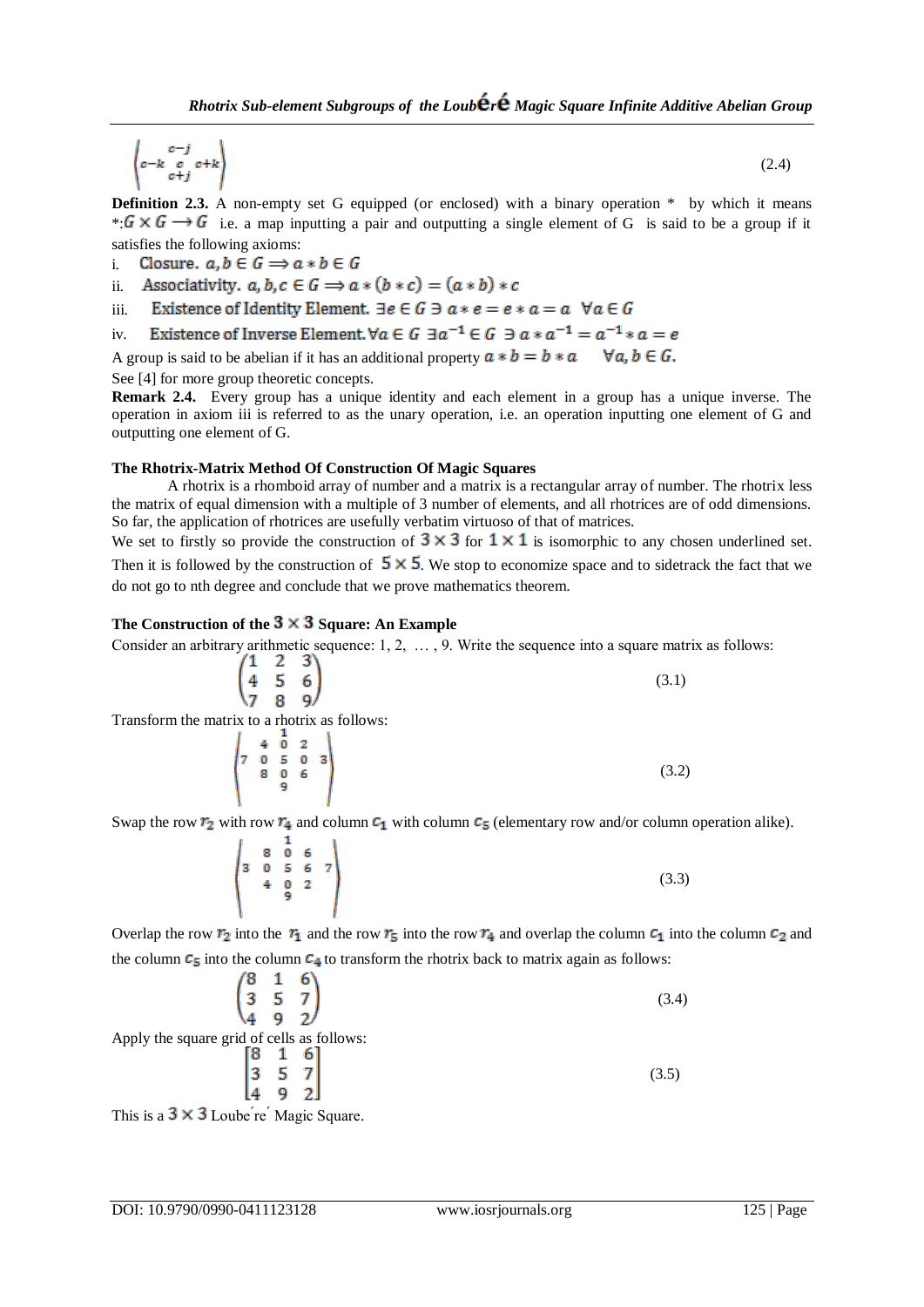## The Rhotrix-Matrix Construction of  $5 \times 5$  Magic Square

The following is one of the rhotrix-matrix method of construction of  $5 \times 5$  non-Loube  $\epsilon$  Magic Square . This paper recommends provision of the rhotrix-matrix construction of the  $5 \times 5$  Loube  $r e^r$  Magic Square. Consider an arbitrary arithmetic sequence: 1, 2 , … , 25. Write the sequence into a square matrix as follows:

$$
\begin{pmatrix}\n1 & 2 & 3 & 4 & 5 \\
6 & 7 & 8 & 9 & 10 \\
11 & 12 & 13 & 14 & 15 \\
16 & 17 & 18 & 19 & 20 \\
21 & 22 & 23 & 24 & 25\n\end{pmatrix}
$$
\n(3.6)

Transform the matrix to a rhotrix as follows:

(3.7)

Draw a  $5 \times 5$  Sub-element Draught on the rhotrix where the heart of the rhotrix is the centre piece of the Draught and fill the eastern empty cells with the triangular array of number outside the Draught on the west of the heart (centre piece), the southern empty cells with number on the north, the western with the number on the east and the northern with the number on the south.

|    | 24 |    | 20 | 2  |
|----|----|----|----|----|
|    | 12 | 25 | 8  | 16 |
| 17 |    | 13 | 21 | q  |
| 10 | 18 |    | 14 | 22 |
| 23 | 6  | g  |    |    |

## **Magic Rhotrix Sub-Element Subgroups Of The Loube ́re ́Magic Squares Abelian Group**

We know that the set of Loube re<sup>'</sup>Magic Squares over the set of natural number equipped with the matrix addition of binary operation forms a semigroup, and over the set of integer number forms a groupenclosed with the same operation.

Consider the following 3 general Magic Rhotrix Sub-elements.

$$
\left\langle c-k \begin{array}{c} c-j \\ c+k \end{array} c + k \right\rangle, \left\langle e-h \begin{array}{c} e-i \\ e+i \end{array} e+h \right\rangle \text{ and } \left\langle f-l \begin{array}{c} f-m \\ f+ m \end{array} f + l \right\rangle \tag{4.1}
$$

We show the **axioms** of the group as follows:

**i. Closure**. Let:  $f = c + e$ ,  $q = b + p$ ,  $m = i + j$  and  $l = k + h$ . Then

$$
\begin{pmatrix} c-j \\ c-k \begin{bmatrix} c & c+k \\ c+j \end{bmatrix} + \begin{pmatrix} e-i \\ e-h \begin{bmatrix} e & e+h \\ e+i \end{bmatrix} \end{pmatrix} = \begin{pmatrix} f-m \\ f & f+t \\ f+m \end{pmatrix}
$$
(4.2)

**ii. Associativity**. Since we are dealing with integer number as entries of the square, then

$$
\begin{pmatrix} c-j \\ c-k & c & c+k \\ c+j \end{pmatrix} + \left( \begin{pmatrix} e-i \\ e-h & e & e+h \\ e+i \end{pmatrix} + \begin{pmatrix} f-m \\ f-i & f & f+l \\ f+m \end{pmatrix} \right) = \left( \begin{pmatrix} c-j \\ c-k & c & c+k \\ c+j & f+k \end{pmatrix} + \begin{pmatrix} e-i \\ e-h & e & e+h \\ e+i & h \end{pmatrix} \right) + \begin{pmatrix} f-m \\ f-f & f+l \\ f+m \end{pmatrix}
$$
(4.3)

We show the two miscellany axioms as follows:

**iii. Identity.** Since we are dealing with the integer number, then  $\{0\}$ , a singleton set with the arithmetic sequence  $0, 0+0, 0+0+0, \ldots, 0+0+0+0+0+0+0+0+0+0$  can be arranged in the square to form an identity element as follows:

$$
\begin{pmatrix} 0 & 0 \\ 0 & 0 \\ 0 & 0 \end{pmatrix} \tag{4.4}
$$

It is close to triviality that  $a + e = e + a = a$  for all a in the rhotrix sub-elements set.

**iv. Inverse.** Let arbitrarily the following be a rhotrix sub-element: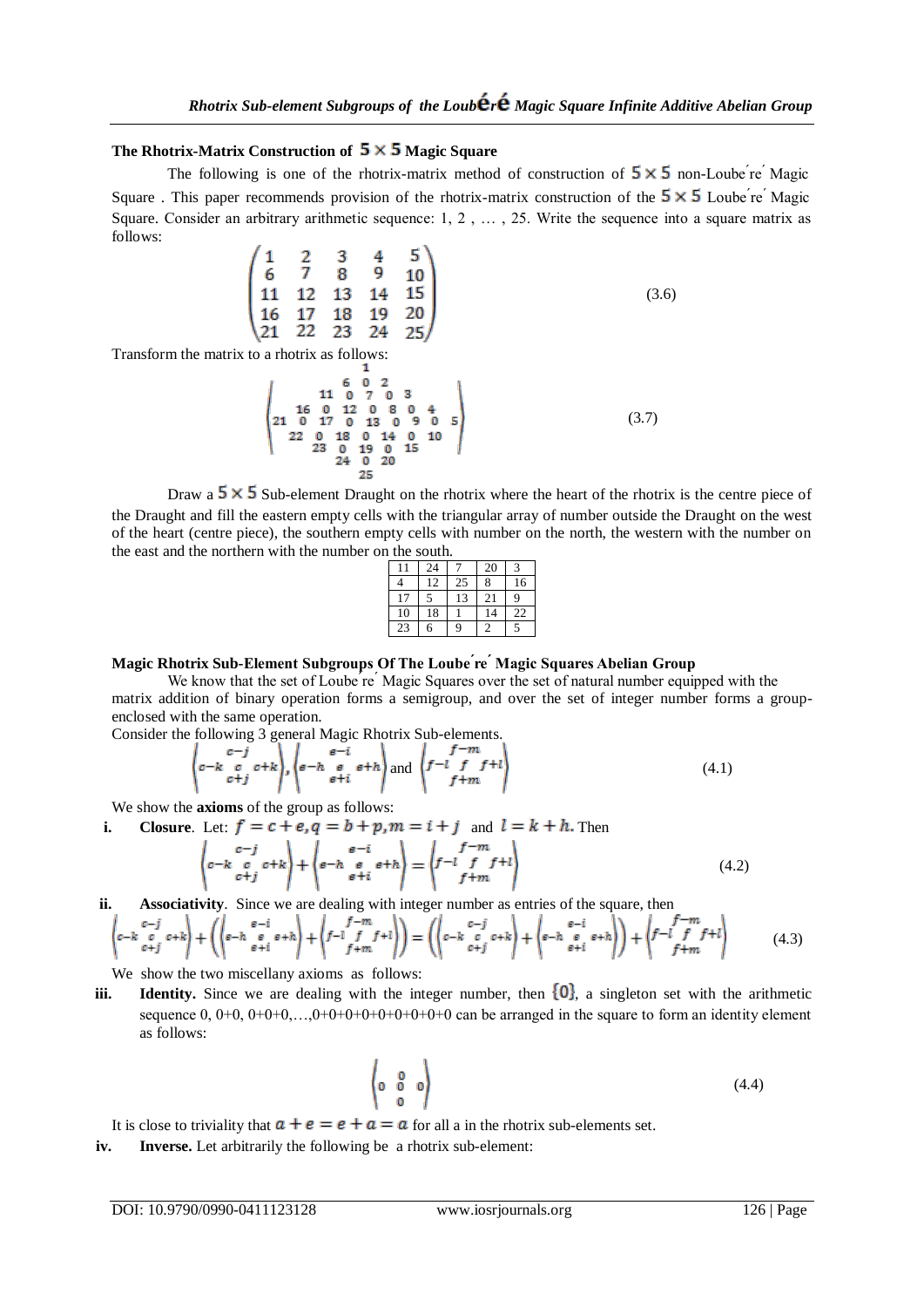$$
\begin{pmatrix} u-v \\ u+h & u & u+h \\ u+v & v & v \end{pmatrix} \tag{4.5}
$$

Then its inverse is  $\left\{\begin{array}{c} -u+v \\ u-v \end{array}\right\}$  whence

$$
\left\langle u - h \begin{array}{c} u - v \\ u + h \end{array} \right\rangle + \left\langle u + h \begin{array}{c} -u + v \\ u - v \end{array} \right\rangle = \left\langle u + h \begin{array}{c} u + v \\ u - u + h \end{array} \right\rangle + \left\langle u - h \begin{array}{c} u - v \\ u - v \end{array} \right\rangle + \left\langle v - h \begin{array}{c} u - v \\ u + h \end{array} \right\rangle = \left\langle 0 \begin{array}{c} 0 \\ 0 \end{array} 0 \right\rangle \tag{4.6}
$$

v. Commutativity.  
\n
$$
\begin{pmatrix}\nc-j\\c-k\\c+j\end{pmatrix} + \begin{pmatrix}\ne-i\\e-h\\e+i\end{pmatrix} = \begin{pmatrix}f-m\\f+f\\f+m\end{pmatrix} = \begin{pmatrix}\ne-i\\e-h\\e+i\end{pmatrix} + \begin{pmatrix}\ne-i\\c-k\\e+i\end{pmatrix} + \begin{pmatrix}\ne-i\\c-k\\e+i\end{pmatrix}
$$
(4.7)

This completes the proof that the rhotrix sub-element subgroups of the Loube re Magic Square form Infinite Additive Abelian Group.

### **Rhotrix Sub-Element Subgroup Of The Loube ́re ́Magic Squares Of Roots Of Unity**

Here, we present the rhotrix sub -element subgroups of the Loube re Magic Squares of t he roots of unity as follows:

Let  $\overline{G}$  is the rhotrix sub-element subgroup of the aforementioned squares. Then

$$
\widehat{G} := \left( \left\{ \left( \begin{matrix} 1 & 1 \\ 1 & 1 \\ 1 & 1 \end{matrix} \right), \left( -1 & \begin{matrix} -1 \\ -1 & -1 \\ -1 & 1 \end{matrix} \right), \left( \begin{matrix} i & i \\ i & i \\ i & 1 \end{matrix} \right), \left( -i & \begin{matrix} -i \\ -i & -i \\ -i & 1 \end{matrix} \right) \right\} \right)
$$
\n
$$
\text{Where } i = \sqrt{-1}, i^4 = 1, -i^4 = 1 \text{ and } (-1)^2 = 1.
$$
\n
$$
(4.8)
$$

The proof that  $\hat{G}$  forms a group with respect to the complex multiplication of binary operation  $*$  is by the following Cayley Table.

$$
\frac{\frac{1}{\text{I}} \left[ \begin{array}{cc} A & B & C \end{array} \right]}{\frac{\text{A}}{\text{B}} \left[ \begin{array}{cc} A & A & I \end{array} \right] \left[ \begin{array}{cc} C & B \end{array} \right]}{\frac{\text{B}}{\text{B}} \left[ \begin{array}{cc} B & C \end{array} \right] \left[ \begin{array}{cc} A & I \end{array} \right]}.
$$
\nWhere I = 
$$
\begin{pmatrix} 1 & 1 & 1 \\ 1 & 1 & 1 \end{pmatrix}, A = \begin{pmatrix} -1 & -1 & -1 \\ -1 & -1 & -1 \end{pmatrix}, B = \begin{pmatrix} i & i \\ i & i \\ i \end{pmatrix} \text{ and } C = \begin{pmatrix} -i & -i \\ -i & -i & -i \\ -i & -i & -i \end{pmatrix}
$$
\nLet

\n(4.9)

$$
\widehat{H} := \left( \left\{ \left( \begin{matrix} 1 & 1 \\ 1 & \frac{1}{1} & 1 \end{matrix} \right), \left( -1 & \begin{matrix} -1 \\ -1 & -1 \end{matrix} \right) \right\}, * \right) \tag{4.10}
$$

Then  $\widehat{H}$  is a subgroup of  $\widehat{G}$  because  $\begin{bmatrix} 1 & -1 \\ -1 & 1 \end{bmatrix}$  is a Magic Square since it is a Cayley Table of the group of units of set of integer number.

Evidently,  $\widehat{H}$  is a normal subgroup of  $\widehat{G}$  because of the following theorem.

**Theorem 5.1.** If H is a subgroup of index 2 in G, then H is a normal subgroup of G and  $\frac{G}{H}$  is a cyclic group of order 2.

**Proof.** Since the index  $[G:H] = 2$ , there are only two right cosets of H in G. One must be H and the other can be written as Hg, where g is an element of G that is not in H. To show that H is a normal subgroup of G, we need to show that  $g^{-1}hg \in H$   $\forall g \in G$  and  $h \in H$ . If  $g \in H$ , it is clear that

If g is not an element of H, suppose that  $g^{-1}hg \notin H$ ,  $g^{-1}hg \in Hg$  and we can write  $g^{-1}hg = h_1g \in Hg$ for some  $h_1 \in H$ . It follows that  $g = hh_1^{-1}$  which contradicts the fact that  $g \notin H$ . Hence,  $g^{-1}hg \in H$   $\forall g \in G$  and  $h \in H$ . H is normal in G.

**Theorem 5.2.**  $(N,*)$  is a normal subgroup of  $(\tilde{G},*)$ .